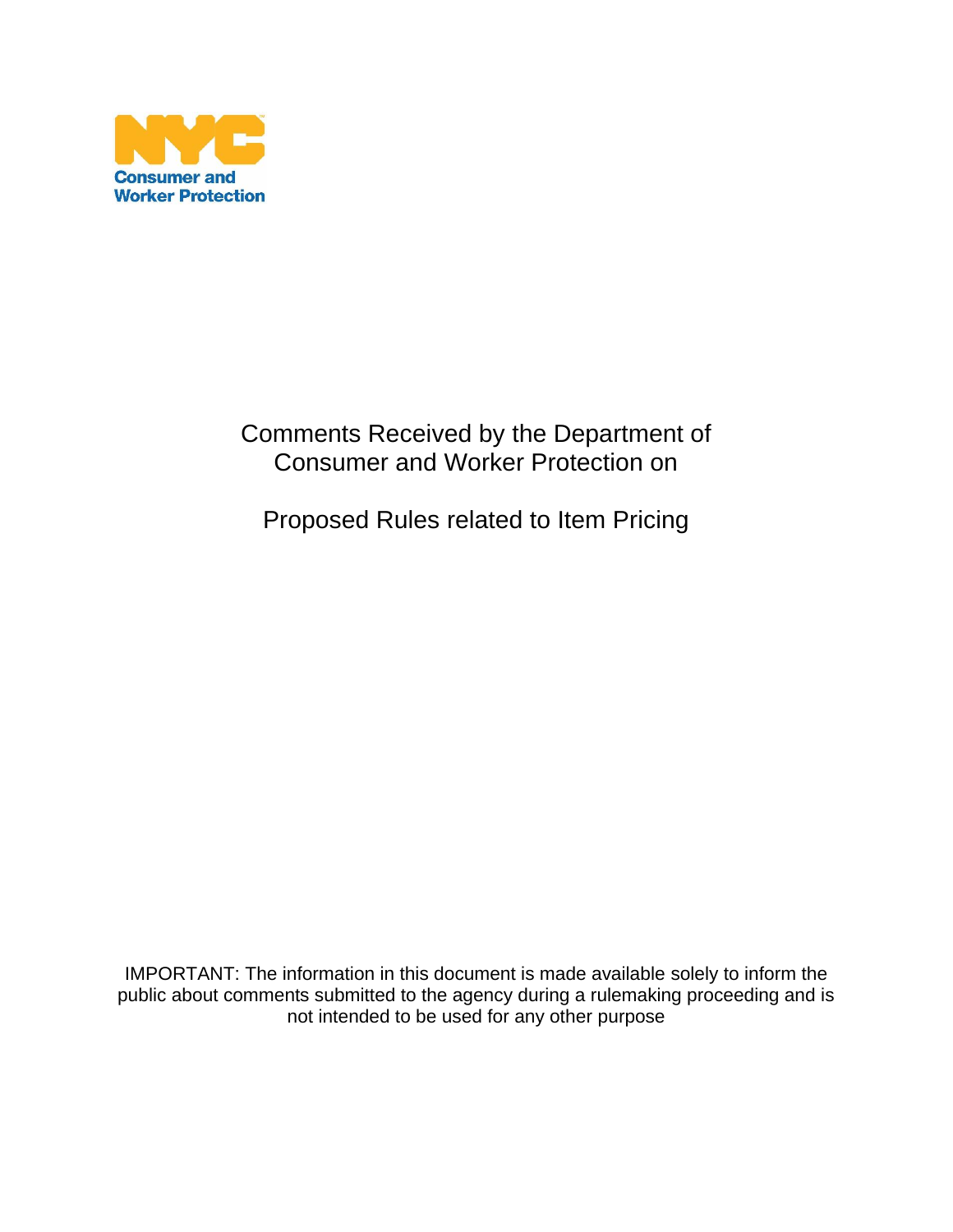

## **Testimony by the Food Industry Alliance of New York State, Inc. Amendment of Item Pricing Requirements for Retail Stores Reference Number 2022 RG 008 March 21,**

## **2022**

Thank you for the opportunity to testify on behalf of the Food Industry Alliance of New York State, Inc. (FIA) regarding proposed rule amendments titled "Amendment of Item Pricing Requirements for Retail Stores," Reference Number 2022 RG 008 (Proposed Rule Amendments). FIA is a nonprofit trade association that advocates on behalf of grocery, drug and convenience stores throughout the state. We represent a broad spectrum of the NYC retail food sector, from independent, neighborhood grocers to large chains, including many unionized stores.

Requested language changes are highlighted in yellow.

These rule amendments were proposed by the Department of Consumer and Worker Protection to implement Local Law 129/2021 (LL-129), approved by the NYC Council by a 36-1 vote. LL-129 added a fifteenth category of exempt items under the city's item pricing law, codified as section  $20-708.1(c)(15)$  of the NYC Administrative Code. The vote reflected the near unanimous consensus of the Council that, due to technological and regulatory developments after the city's item pricing law was enacted in 1991, a broad exemption category was long overdue, since such changes provided grocery store customers with the ability to identify prices without having to look for a tiny label on hundreds of items in a store.

These improvements included redundant disclosure of accurate item price information through integrated, computerized price systems that are updated in real time. Easy-to-read monitors were installed at checkout, allowing customers to review item prices at the point of sale. The state unit pricing law, requiring tags containing unit and retail prices be affixed to shelves, and price accuracy statute, mandating at least 98% price accuracy, were enacted. As a result, for decades customers have not had to rely on tiny labels to ascertain the price of an item.

New York State, one of only seven states that required item pricing at the time, permitted its statewide item pricing law to expire on June 30, 1991, allowing localities to decide whether item pricing should be mandated. Because customers were not relying on item marking to identify prices, nearly all of New York's municipalities have either not required item pricing for decades or provided broad exemption options. For example, Suffolk, Westchester and Nassau counties amended their laws in 2008, 2010 and 2011, respectively, to allow grocers to avoid item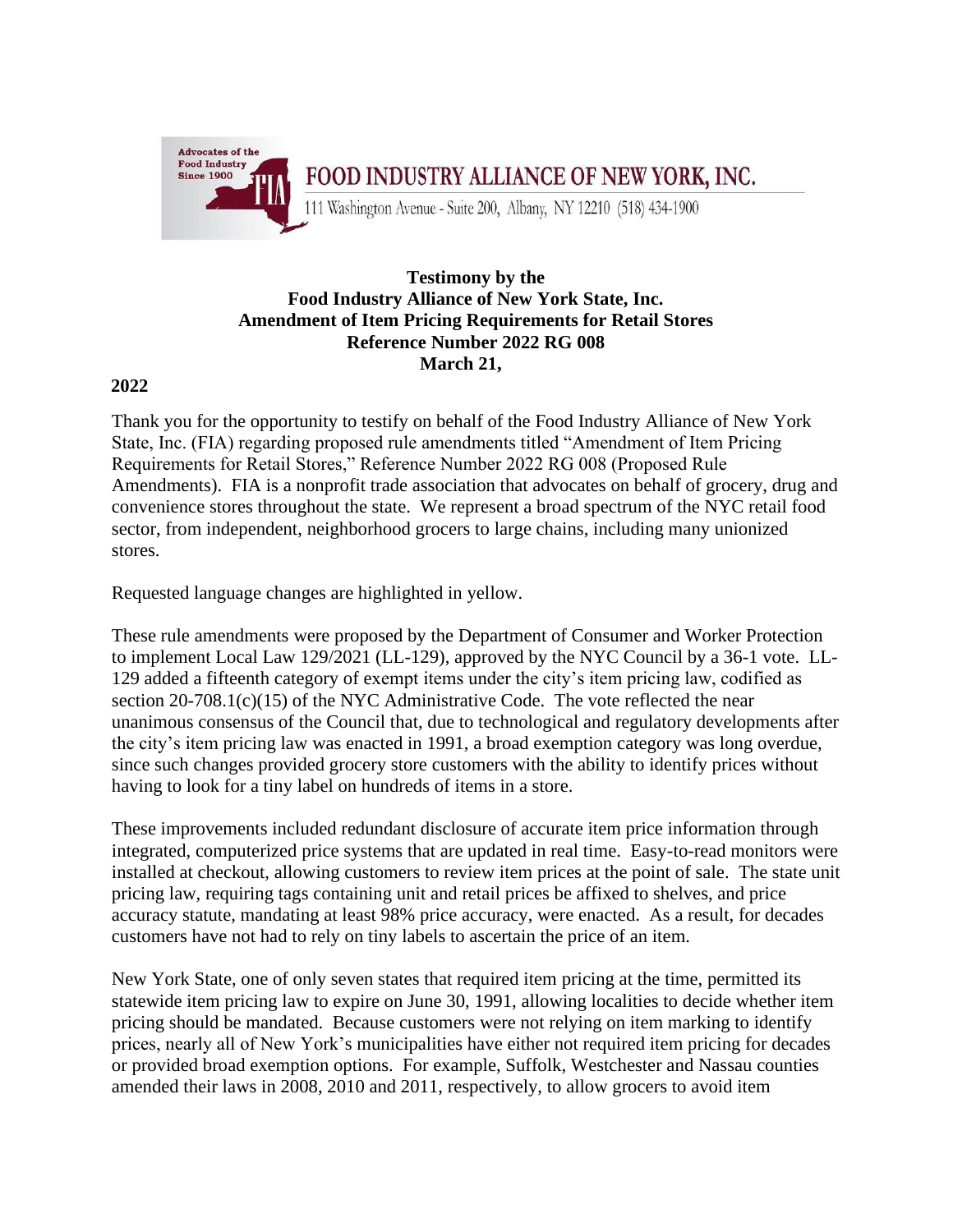marking, acknowledging that item marking was not necessary to communicate accurate item price information to customers.

Considering this history, the Proposed Rule Amendments seem to be a solution in search of a problem. Item pricing did not fix any price transparency issues in grocery stores; the foregoing technological and regulatory developments did. The Proposed Rule Amendments, however, incorrectly assume that the creation of the item marking exemption under LL-129 will make it difficult for customers to discern accurate item prices. This is why proposed section 5-116(b), by requiring that "A price scanner for consumer use must be located within 30 feet of *any item sought to be exempted* from item pricing in accordance with this section... (emphasis added)," effectively requires a grocery store with hundreds of exempt items to purchase, install and maintain the maximum of 10 price scanners per store. This is not feasible, since this option will cost grocers tens of thousands of dollars per store over time, in a business where earning a penny on the dollar is standard. This course of action will also clutter small, neighborhood grocery stores with a far larger number of customer price scanners than will ever be used.

Proposed section 5-116(c) provides the only other option allowing grocers to rely on the exemption contained in section  $20-708.1(c)(15)$ . Section 5-116(c) states that "If a price scanner for consumer use is located more than 30 feet from an item sought to be exempted from item pricing in accordance with this section, a prominent and conspicuous sign must be posted *within view of such item* stating (emphasis added) …" If "within view of such item" allows grocers to hang the required sign from the ceiling, so that there is one sign per aisle, then this requirement is reasonable. Assuming that is the case, we respectfully request that proposed section 5-116(c) be amended to state "If a price scanner for consumer use is located more than 30 feet from an item sought to be exempted from item pricing in accordance with this section, a prominent and conspicuous sign must be posted within view of such item stating: "A Price Scanner for Customer Use to Check Prices is Located (location of price scanner). Such requirement may be satisfied by hanging such sign from the ceiling of an aisle."

However, if a sign must be affixed on the shelf next to each stock keeping unit (as defined in LL-129) for which an exemption is sought, then this provision is not workable. Combined with the issues raised by the provisions of proposed section 5-116(b), grocers would be left with no realistic way of complying with the Proposed Rule Amendments, which would effectively nullify the exemption in LL-129. This would thwart the will of the Council which, by a 36-1 vote, intended to make a broad exemption from the law's onerous item marking requirements available to retailers on reasonable terms.

The broad exemption added under LL-129 applies to "Any stock keeping item that is capable of being scanned, and which is sold, offered for sale, or exposed for sale at a retail store that has, as determined by rule of the commissioner, a sufficient number, *in proportion to the retail store size*, of clearly marked and functioning price scanners for consumer use, in adequate locations (emphasis added)." Retail store size in the NYC retail food sector is determined solely by square footage. Rent and other lease obligations, the amount of inventory on hand as well as fixtures and refrigerated equipment to install and the layout of the store are all based on square footage, not the number of checkout stations. Many checkout stations in a store are not used most of the time; some are only used during major holidays.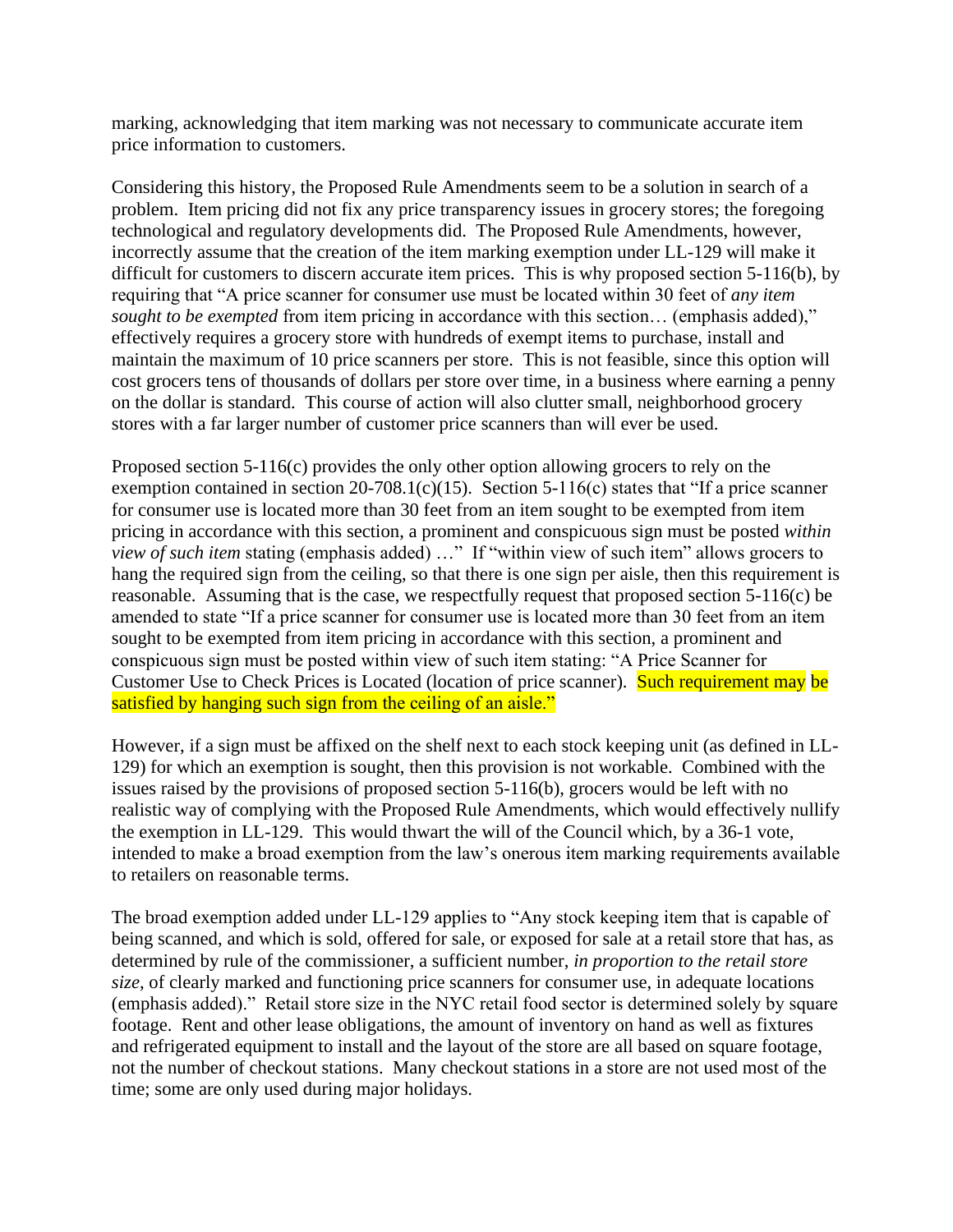Despite this, the Proposed Rule Amendments state that to rely on the exemption provided in section 20708.1(c)(15) of the Administrative Code "...a retail store must have at least as many price scanners for consumer use as the retail store has checkout stations…" This mandate exceeds the department's statutory authority, since the number of checkout stations in a store is not used to measure a store's size.

Rather, store size is exclusively determined by square footage.

Nassau County's customer price scanner requirements have protected consumers since 2011 without imposing unnecessary costs and burdens on retailers. Enacted as part of its broad item pricing exemption, Section 21-18.3.1(g)(i) of the Nassau County Administrative Code provides the following customer price check scanner requirements:

- Up to 20,000 square feet: 1 scanner required;
- Between 20,001 and 30,000 square feet: a minimum of 2 and such additional scanners as the Commissioner may deem appropriate;
- Between 30,001 and 60,000 square feet: a minimum of 3 and such additional scanners as the Commissioner may deem appropriate;
- Between 60,001 and 90,000 square feet: a minimum of 4 and such additional scanners as the Commissioner may deem appropriate; and
- Over 90,000 square feet: a minimum of 5 and such additional scanners as the Commissioner may deem appropriate.

The foregoing customer scanner requirements are based on square footage, not the number of checkout stations per store. The customer price scanner requirements in Westchester and Suffolk counties are also not based on the number of checkout stations in a store. Moreover, the Nassau statute states that "The number of price check scanners shall be dependent on the stores *retail areas*…(emphasis added)". "Retail area" means a store's selling area (where products are offered for sale to customers), rather than gross area. Finally, since the foregoing provisions were enacted in 2011, the Nassau County Commissioner of Consumer Affairs has not revised the customer scanner requirements. This means that the required number of customer price scanners per store has created the right balance, allowing customers to conveniently check prices without cluttering stores and unnecessarily imposing costs on grocers.

Accordingly, we respectfully request that the provisions of proposed section 5-116(d) of the Proposed Rule Amendments be deleted in their entirety and replaced with the following:  $(d)$  To comply with the requirements of this section, a retail store must have price scanners for consumer use as follows:

- Up to 20,000 square feet: 1 scanner required;
- Between 20,001 and 30,000 square feet: a minimum of 2 and such additional scanners as the Commissioner may deem appropriate;

• Between 30,001 and 60,000 square feet: a minimum of 3 and such additional scanners as the Commissioner may deem appropriate;

• Between 60,001 and 90,000 square feet: a minimum of 4 and such additional scanners as the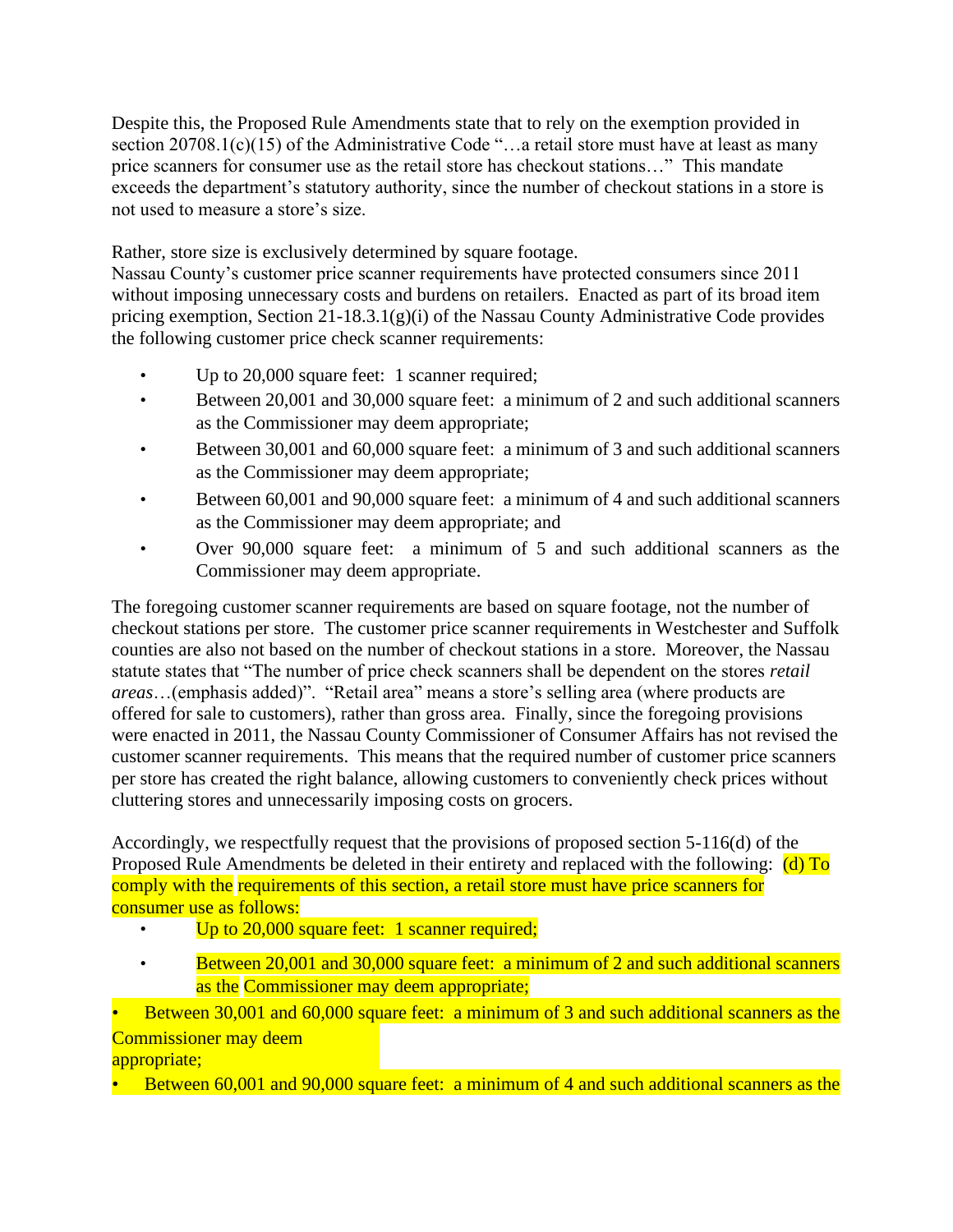Commissioner may deem appropriate; and

• Over 90,000 square feet: a minimum of 5 and such additional scanners as the Commissioner may deem appropriate.

Historically, the city's item pricing law has been primarily enforced against grocers. It is therefore important that the city's food retailers support the Proposed Rule Amendments. FIA and its members will support the Proposed Rule Amendments if they are revised as requested. Should the department choose not to make the changes we are seeking, please withdraw the rule so that the significant issues raised in this testimony can be addressed collaboratively. Thank you for considering our testimony.

Respectfully submitted,

**Food Industry Alliance of New York State, Inc. Jay M. Peltz General Counsel and Senior Vice President of Government Relations Metro Office: 914-715-1750**  jay@fiany.com

**May 2, 2022**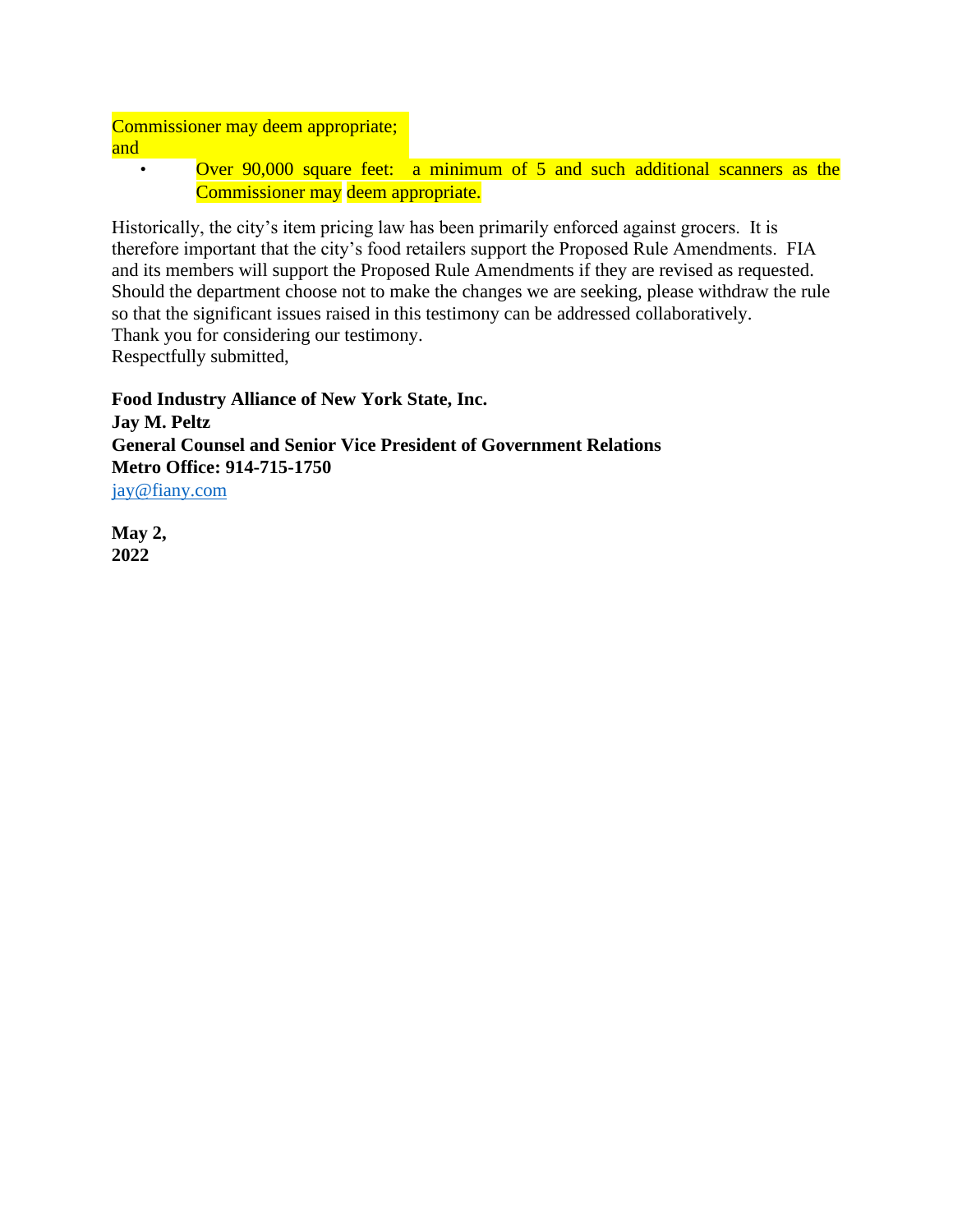

May 2, 2022

New York City Department of Consumer and Worker Protection 42 Broadway New York, NY 10004

## **Re: Local Law 129's Price Scanner Exception Requirements regarding Distribution of Scanners in stores**

Dear Department of Consumer and Worker Protection:

The National Supermarket Association (NSA) is a trade association that represents the interest of independent supermarket owners in New York and other urban cities throughout the East coast, Mid-Atlantic region and Florida. In the five boroughs alone, we represent over 400 stores that employ over 15,000 New Yorkers. Our members work hard every day to run their businesses, support their families and provide jobs and healthy food options to their communities.

We write to you today with our comments regarding **§5-116(d) of the Proposed Rule Amendments** for [Intro 1145-2018,](https://legistar.council.nyc.gov/LegislationDetail.aspx?ID=3704322&GUID=0226C596-0054-4329-99CD-49323058200D) or Local Law 129 of 2021 ("LL 129").

The NSA worked tirelessly to pass LL 129, and we commend the Department of Consumer and Worker Protection and City Council for their tremendous efforts in passing and working to implement this legislation. Supermarket owners will experience immense relief because of LL129, exempting them from individually marking items for sale if price scanners are readily available for consumer use. The new exception will save our businesses from enormous fines and make our employees more efficient, which benefits everyone including the consumer.

However, we would like to pose a concern on the language of the Proposed Rule Amendments by the Department. §5-116(d) states the following:

"To comply with the requirements of this section, a retail store must have at least as many price scanners for consumer use as the retail store has checkout stations, except that in no event does a retail store need to have more than 10 price scanners for consumer use to comply with this section"

Basing the amount of scanners in each store on checkout stations will clutter and burden our small, neighborhood supermarkets with a greater amount of price scanners than customers that will be able to use them. We believe that, in order to more fairly represent our stores, **that the**